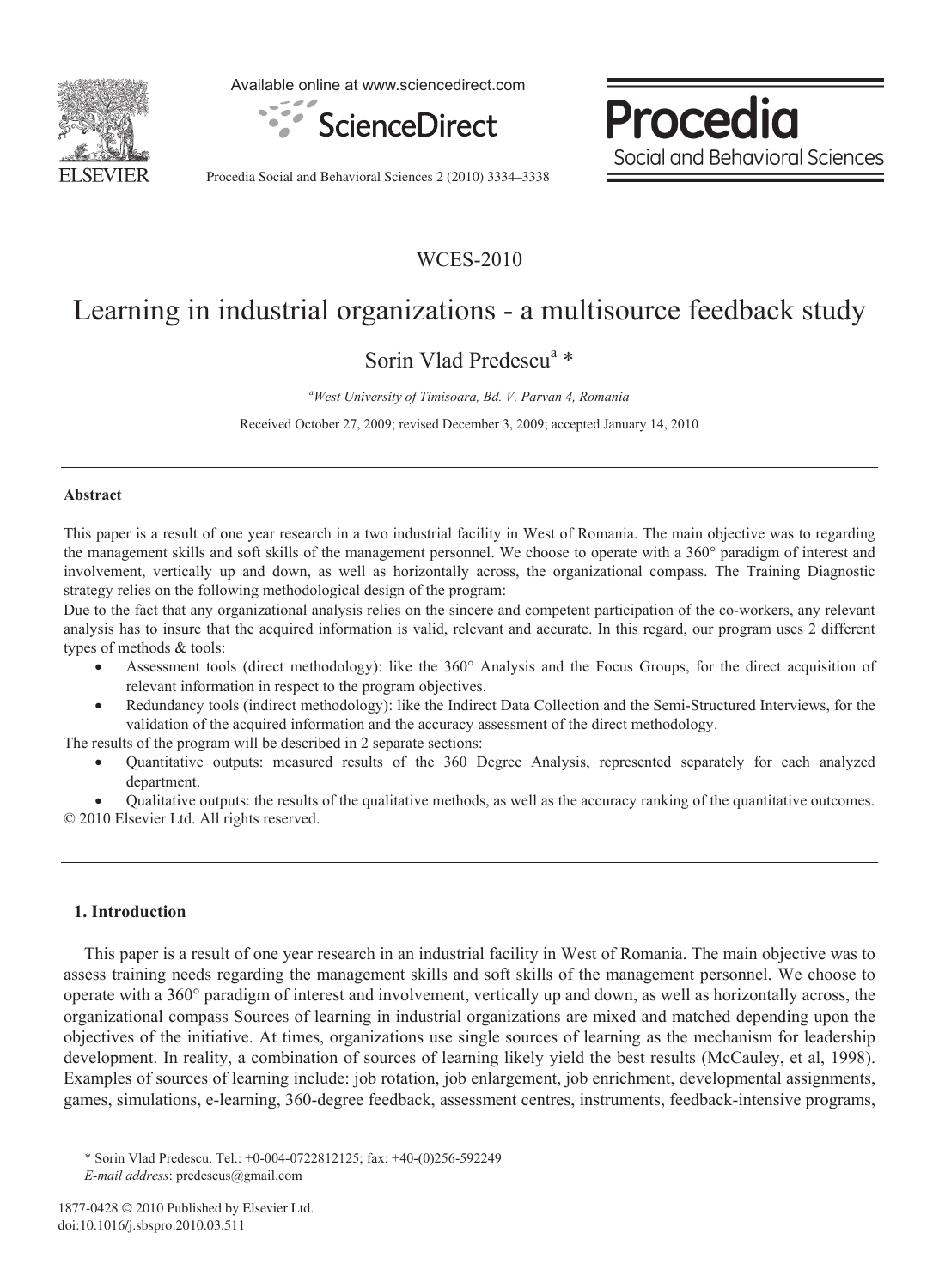equine leadership development, fellowships, service learning, sabbaticals, hardships, personal development plans, action learning, coaching, outdoor education, classroom-based education and developmental relationships (Allen, Hartman, 2008).

Multisource or 360-degree feedback is an increasingly popular process by which managers receive various ratings from a variety of sources. These sources include managers, peers (co-workers), direct reports, and sometimes, even customers (thus the term 360 degrees). Information gathered from this technique can be used for both developmental (helping to identify strengths and performance gaps) and administrative (training evaluation, performance appraisal, promotion, etc.) purposes. The past decade has seen a tremendous increase in the use of this approach for a variety of reasons. One is that the jobs of today are increasingly complex, and the traditional method of having a supervisor rate a direct report's performance falls well short in giving adequate amounts of quality information in order to improve performance. Another reason is that the trend towards empowerment and downsizing has shifted the burden for personal development to the employee (Tornow and London, 1998). Typically, organizations fall short of providing managers with a clear, long-term career path. This forces individual manager to assess their own strengths and weaknesses through perceptions based on little or no objective feedback.

There are many different methods, surveys, and implementation techniques used in multisource programs (Bracken et al, 2001). We first provide the conceptual background for 360 programs in general and then describe the development and implementation of our proposed program for evaluating training needs for personal from an industrial facility.

Another area in which 360-degree feedback has strong conceptual roots is in the performance appraisal literature. Again, today's business climate has forced organizations to provide much more information than the traditional performance review provides, thus spawning such creative efforts as 360-degree feedback. It is now recognized that managers can improve their performance through increased information. Social cognitive theory (Bandura, 1986; Stajkovic and Luthans, 1998a), in particular the dimension of self-awareness, can be used to explain. This theory states that humans have the ability to assess their own capabilities and skills, and they often evaluate themselves quite differently than others do. Therefore, the 360-degree process provides managers with an external source of information designed to increase their self-awareness. This enhanced self-awareness may improve managerial effectiveness by providing individuals with another source of outside information regarding what others expect of him/her (Fletcher and Baldry, 2000). This seems particularly important for helping to develop training programs.

Although surveys have found that the majority of US firms have implemented some form of 360-degree feedback (Edwards and Ewen, 1996), they are not that common in other countries. Part of the reason can be explained by the fact that most of the instruments and implementation techniques have been developed in the USA. Initially we applied this assessment methodology for the reason that the organization has US roots. Multinational organizations struggle between implementing standardized processes, focusing on product and service uniformity, developing consistent leadership, and recognizing cultural uniqueness. Some study ( Gillespie, 2005) suggests that the assumption of a U.S.-developed survey retaining its meaning across cultures may be faulty. For international human resources management (IHRM), cultural issues associated with both the design of the 360 instruments and the interpretation of the results must be considered.

The use of 360 deg feedback cannot "fix" an appraisal system that isn't working, whether the failing is due to structural or administrative problems with the appraisal system or larger problems within the underlying corporate culture (Lepsinger, Lucia, 1997). For instance, if the only thing the company really cares about is whether a manager made his numbers last year, it's rather pointless for his boss to rate his skills as a coach or team builder. When used appropriately, however, multisource feedback can improve an already effective appraisal system in several ways: by helping to gain agreement on expectations, by using a broader range of information, and by facilitating open discussion.

The use of 360 deg feedback provides a more objective measure of a person's performance. Incorporating the perspective of multiple sources results in a broader view of the employee's performance and helps minimize biases that result from limited views of behavior. Also the multisource methodology encourages open discussion. Studies have shown that people are more likely to modify their self-perceptions in the face of multisource feedback (Lepsinger, Lucia, 1997). Multiple views of a person's behavior also increase the likelihood that important elements of performance will not be overlooked or minimized, which increases the likelihood of a well-run appraisal meeting in which the boss provides balanced feedback in a constructive manner. This in turn reduces the employee's